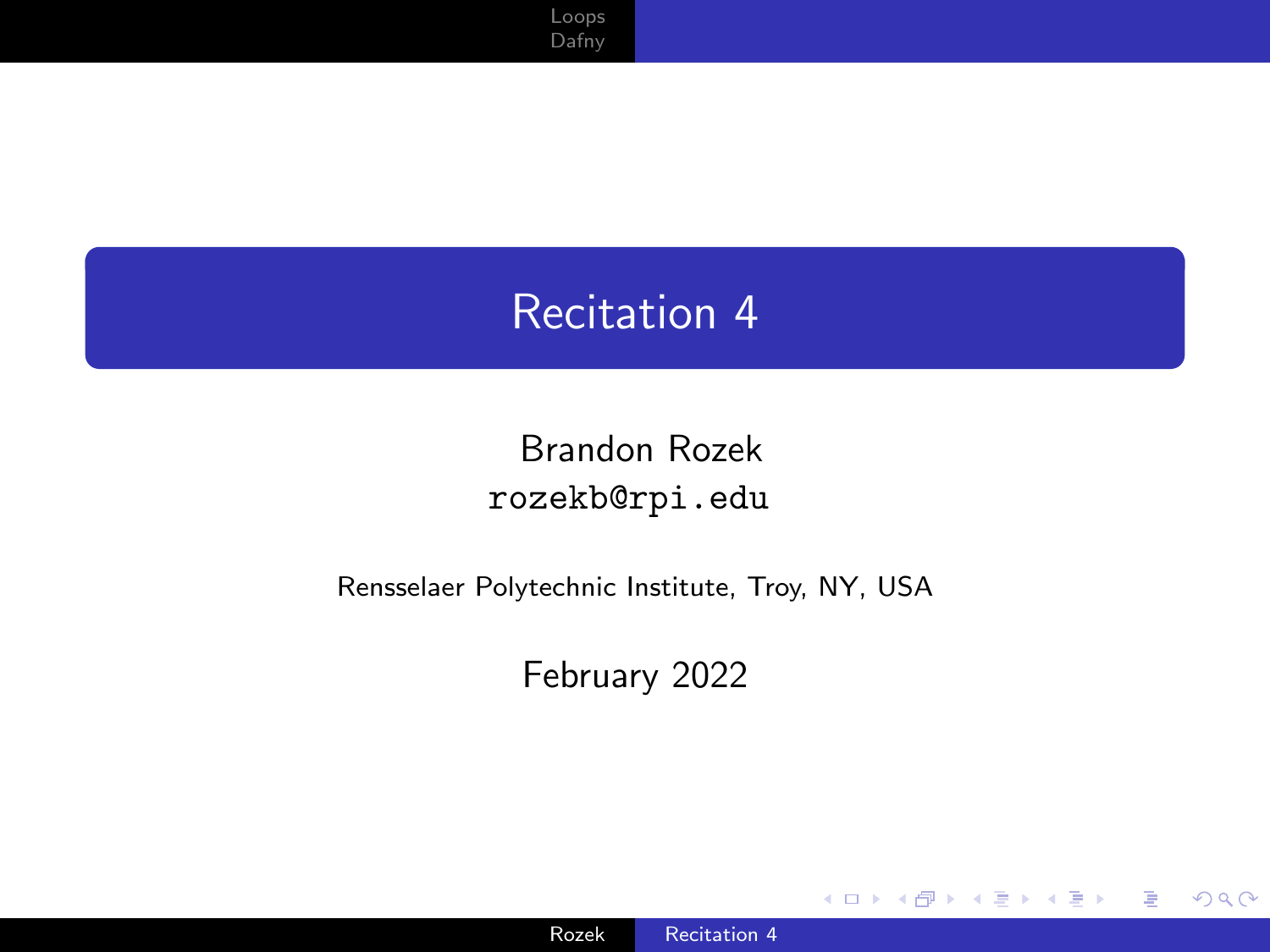## **Outline**

Two things:

- **•** Reasoning through Loops
- Dafny Program Verifier

€⊡

E

∍

Þ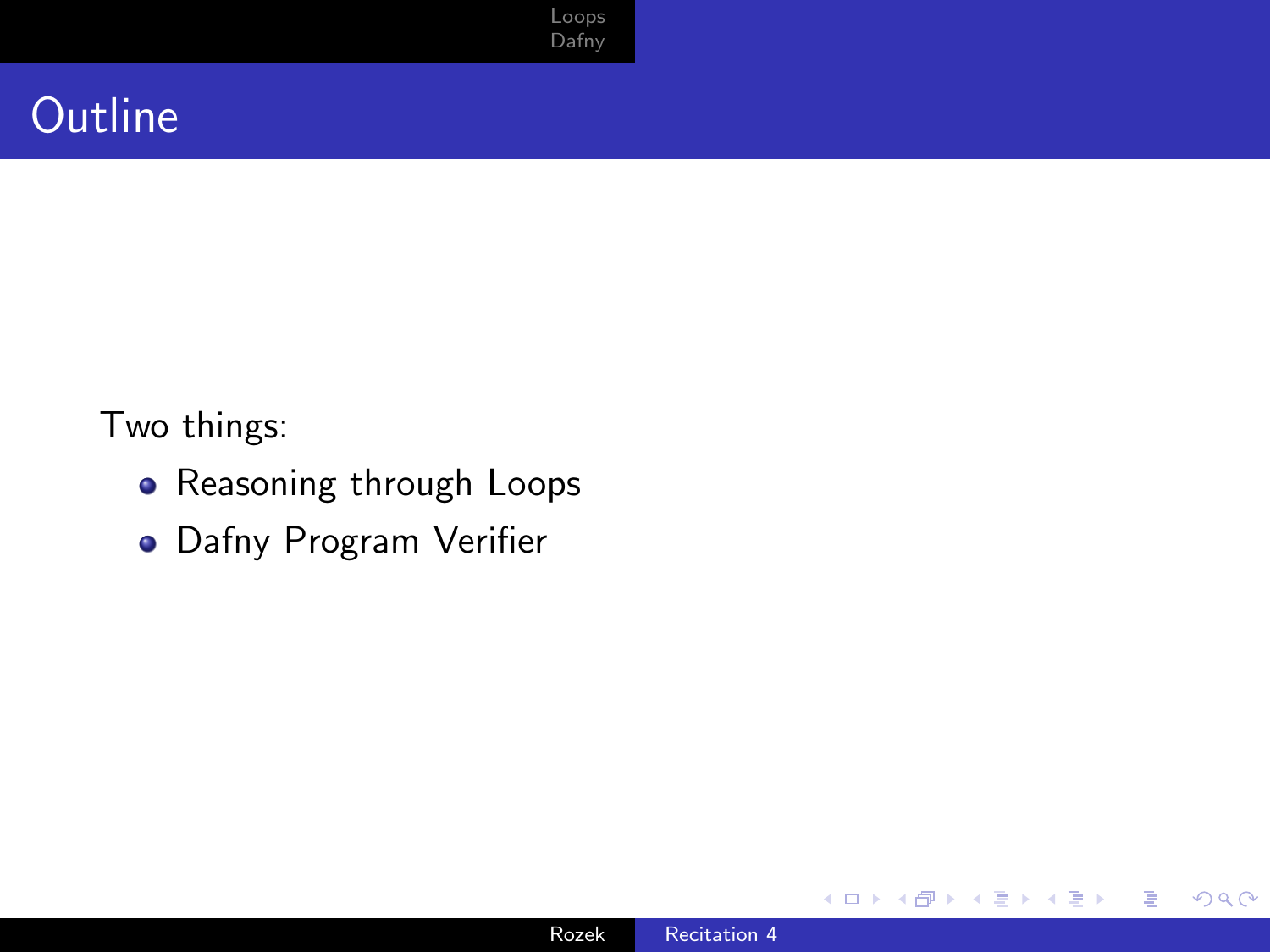

#### <span id="page-2-0"></span>Loops

- We briefly touched loops last recitation.
- We'll look at it in more detail today.

∢⊡

 $299$ 

准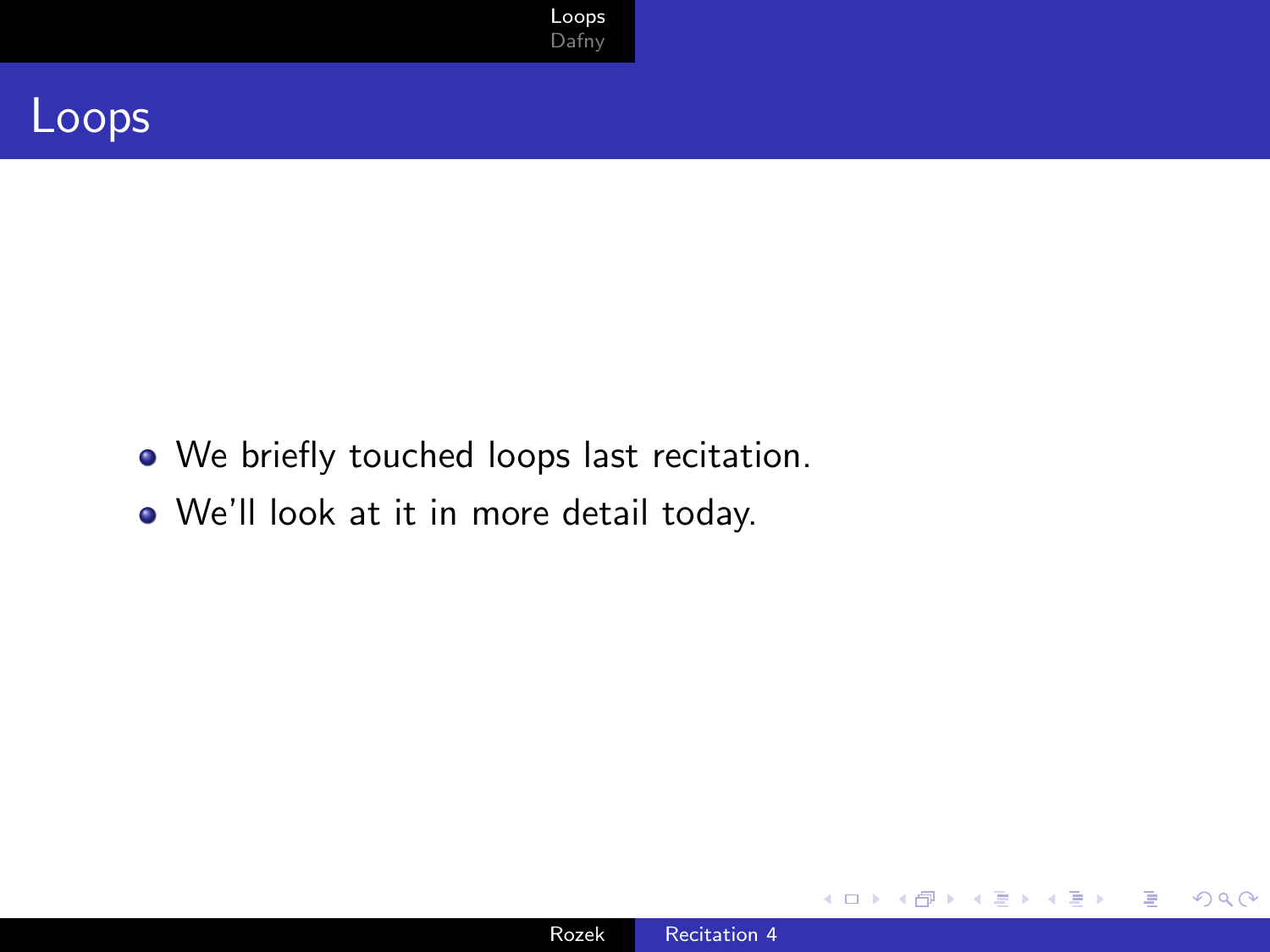#### Technique: Unrolling the Loop

Easiest technique if the number of iterations is known, small, and the loop itself isn't complex.

int  $x = 5$ ;

//  $i = 2 \rightarrow x = 11$ 

 $200$ 

int  $x = 5$ ; for (int i = 0; i < 3; i++) {  $x \neq 2$ : }  $11 \times = 11$  $x$  += 2; //  $i = 0 \rightarrow x = 7$  $x$  += 2; //  $i = 1 \rightarrow x = 9$  $x \neq 2$ ;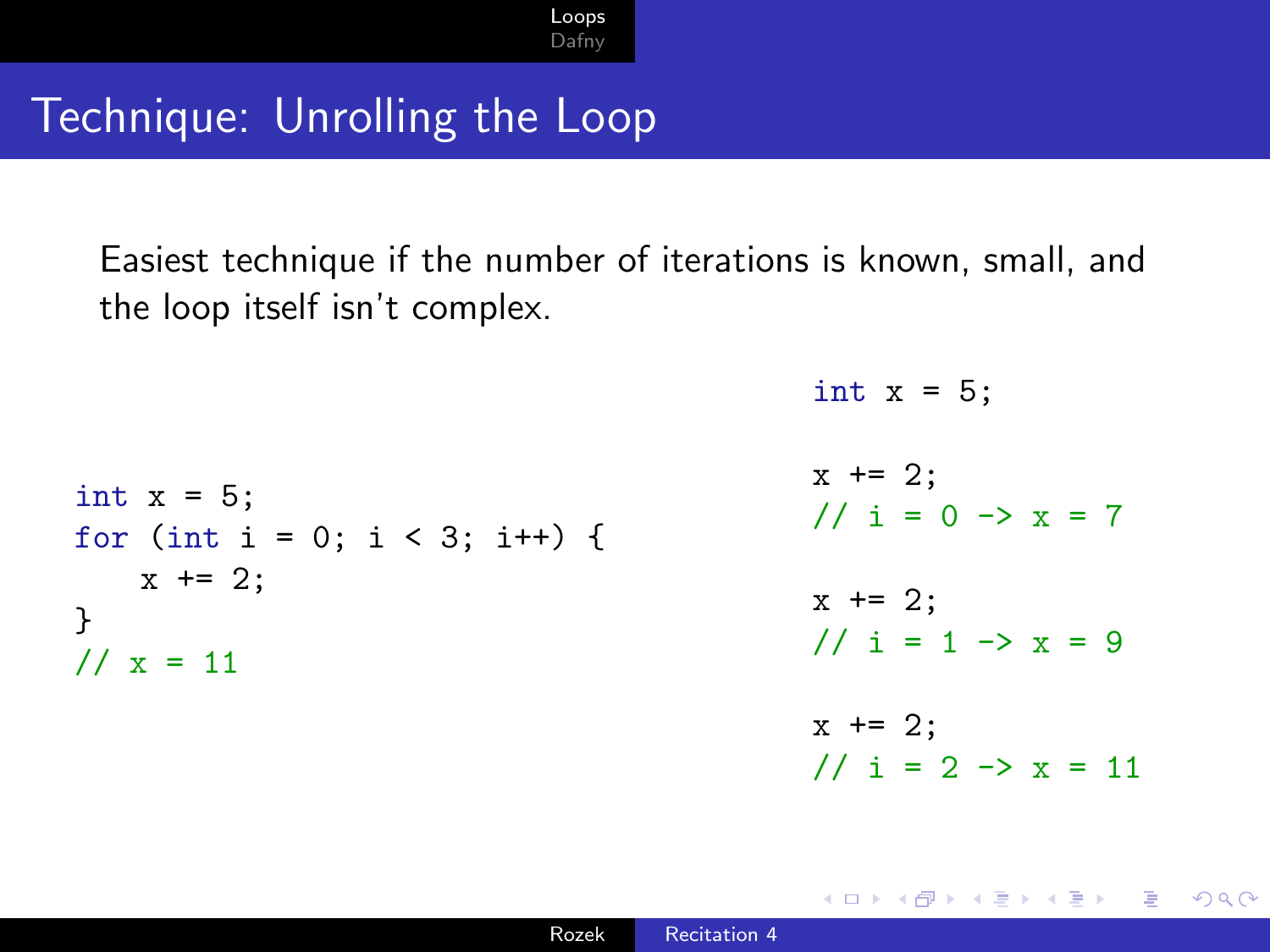## Loop Invariants

- Though loops are often more complex and the number of iterations isn't necessarily known.
- To help us reason through complex loops we find a property that holds at the beginning, after each iteration, and at the end of the loop otherwise known as a loop invariant.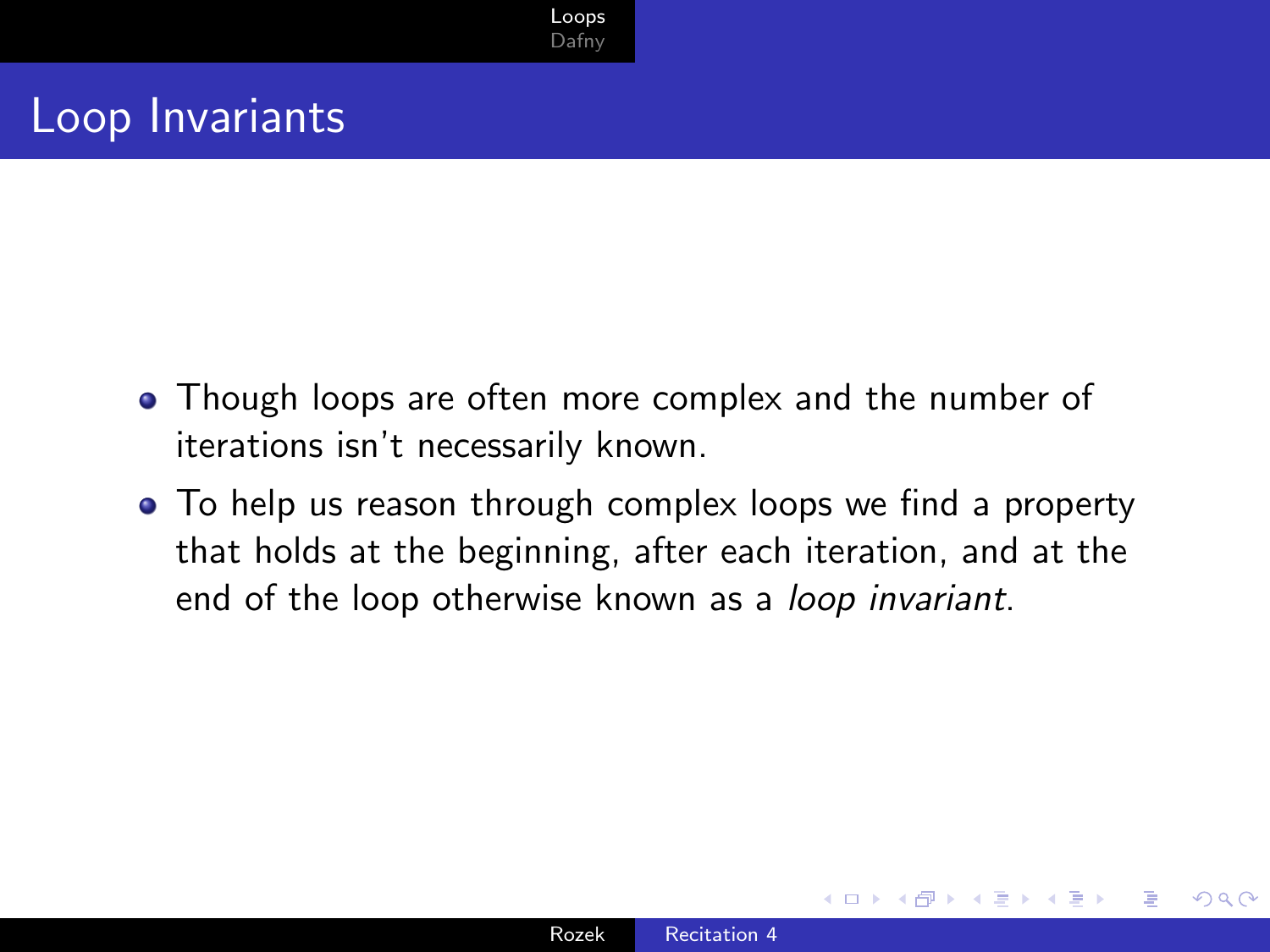#### **Properties**

What questions are we interested in answering about loops? We often care about two properties:

- Partial Correctness (Soundness & Completeness)
- **•** Termination

Together they form total correctness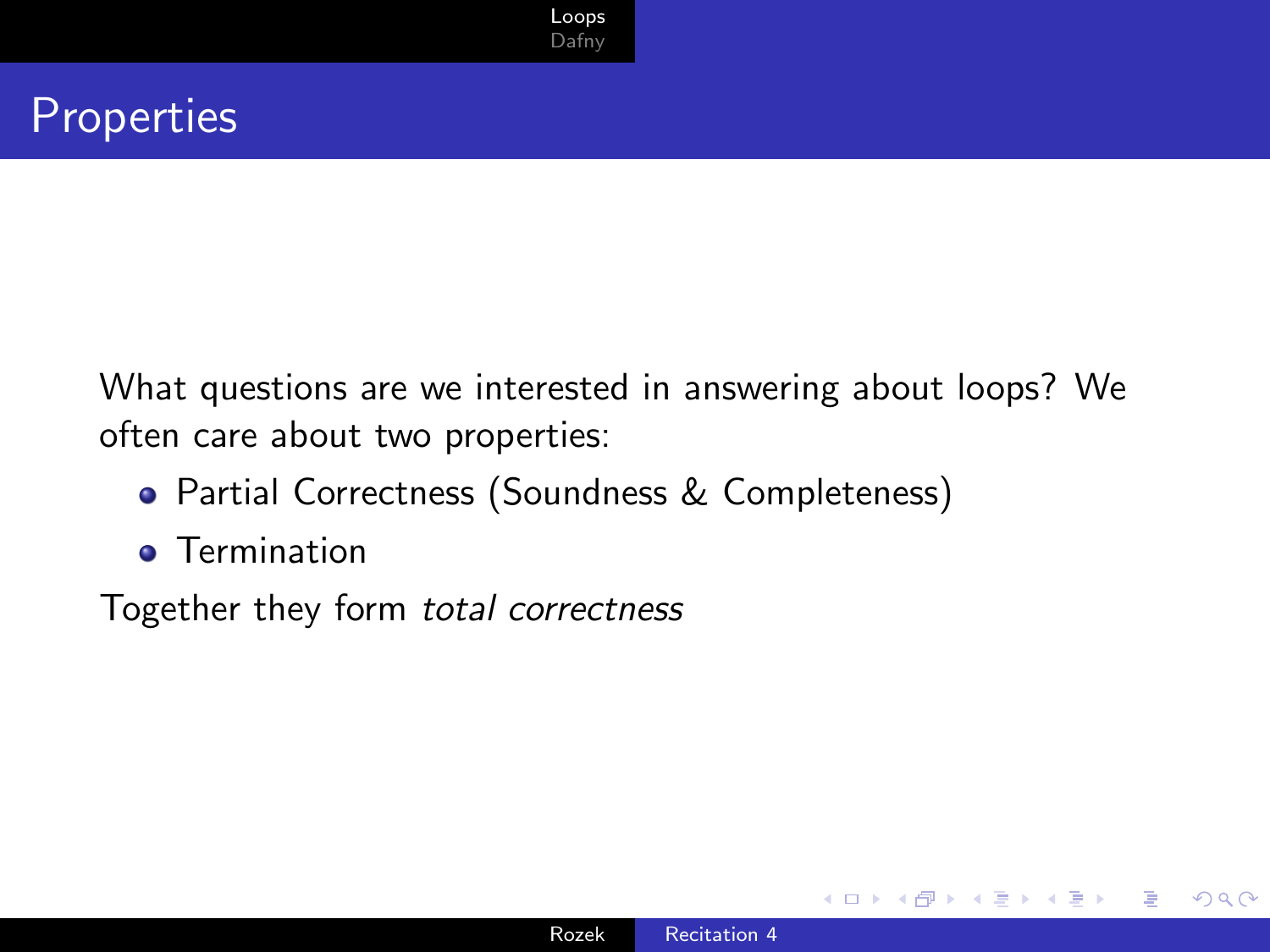## **Soundness**

- Soundness states that our system does not produce a wrong result.
- In the context of Hoare logic and loops, that means that the postcondition holds on loop exit.
- $\bullet$  !Loop Condition && Loop Invariant  $\to$  Post Condition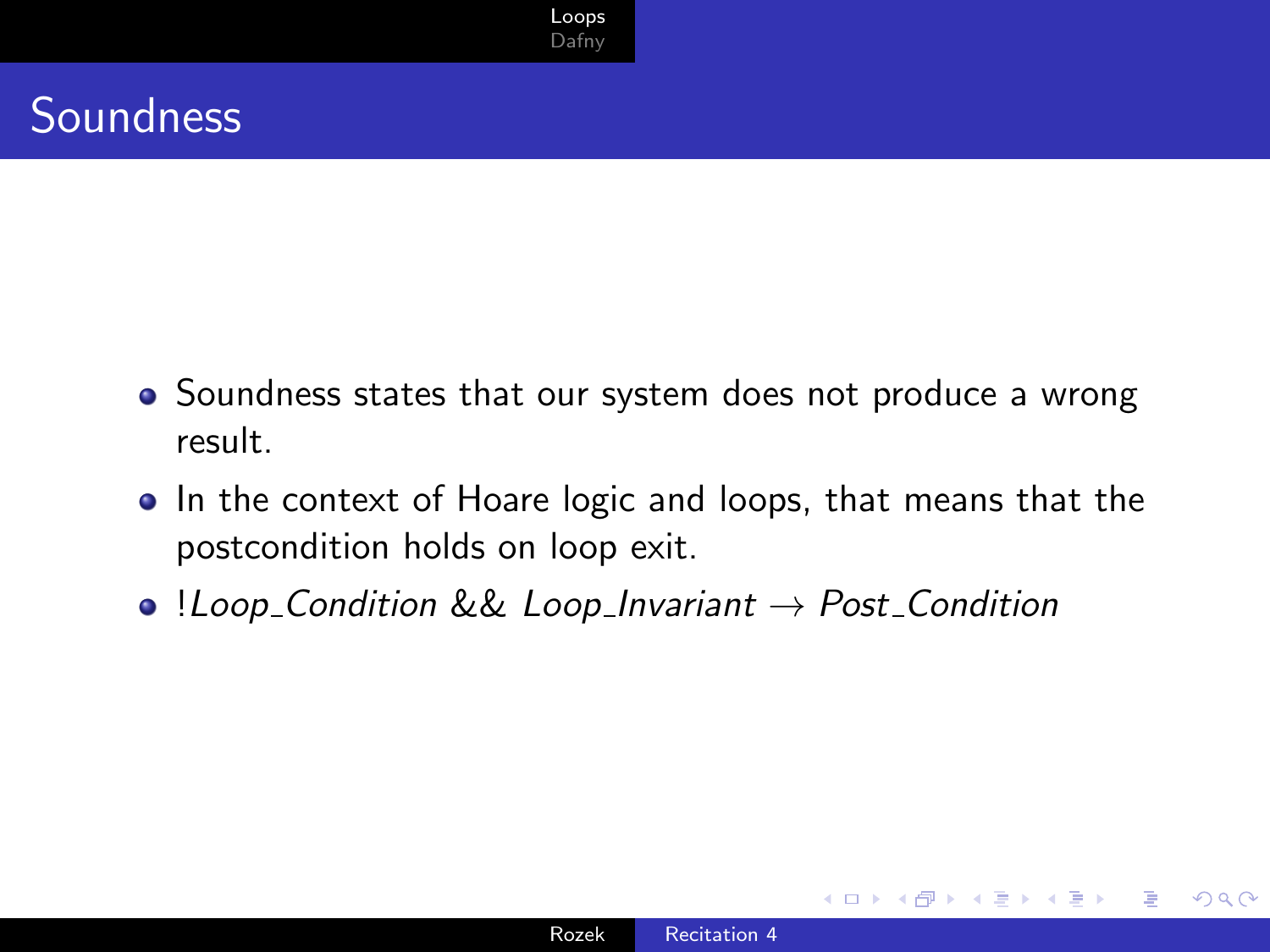#### **Completeness**

- Completeness states that every valid input has an output in the system (not necessarily in finite time...).
- In the context of Hoare logic and loops, that means for all possible inputs in our precondition, the loop can derive a result.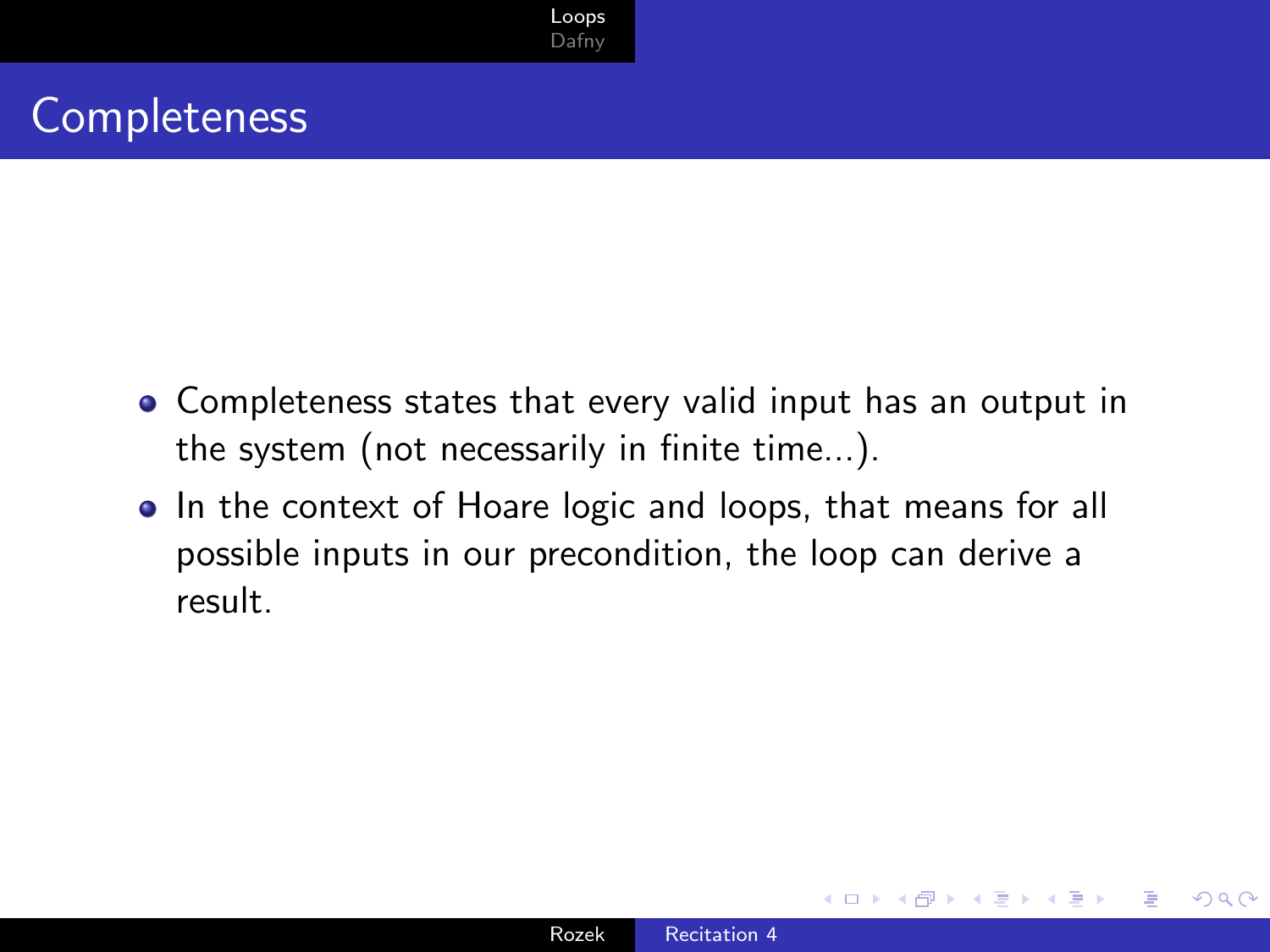#### Partial Correctness

Combining soundness and completeness in the context of Hoare logic and loops give us partial correctness:

If the loop terminates, then the postcondition holds on loop exit for all possible inputs constrained by the precondition.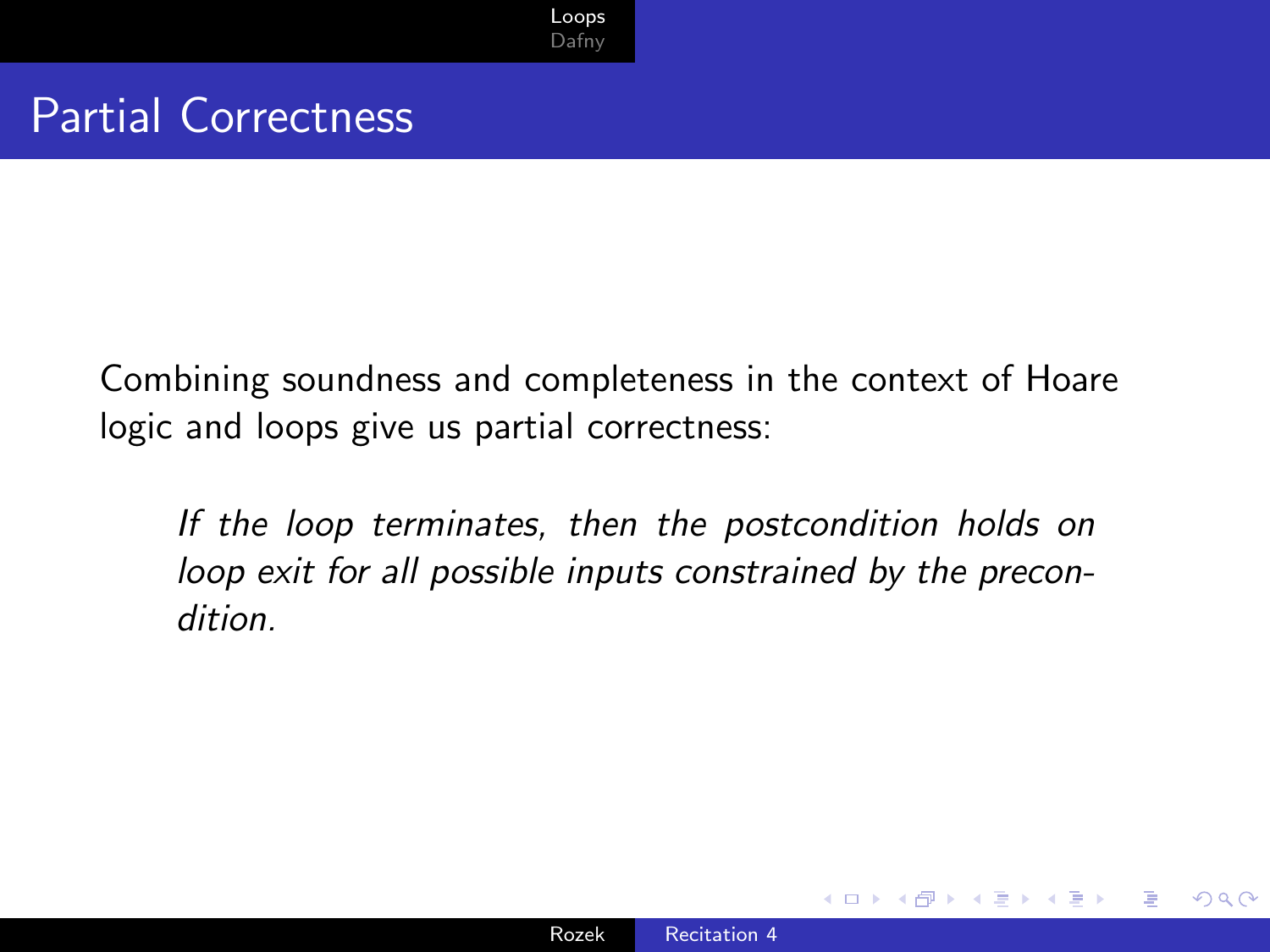## Reasoning Goals for Correctness

Establish and prove loop invariant using computation induction.

- Show that the loop invariant holds for the base case
	- This is before the loop begins.
	- $\bullet$  Often this is  $i = 0$ .
- Show that if the loop invariant holds for this iteration, then it will hold for the next iteration.
	- Assume  $L(i_{n-1}, c_{n-1})$  holds.
	- Show  $L(i_n, c_n)$  holds.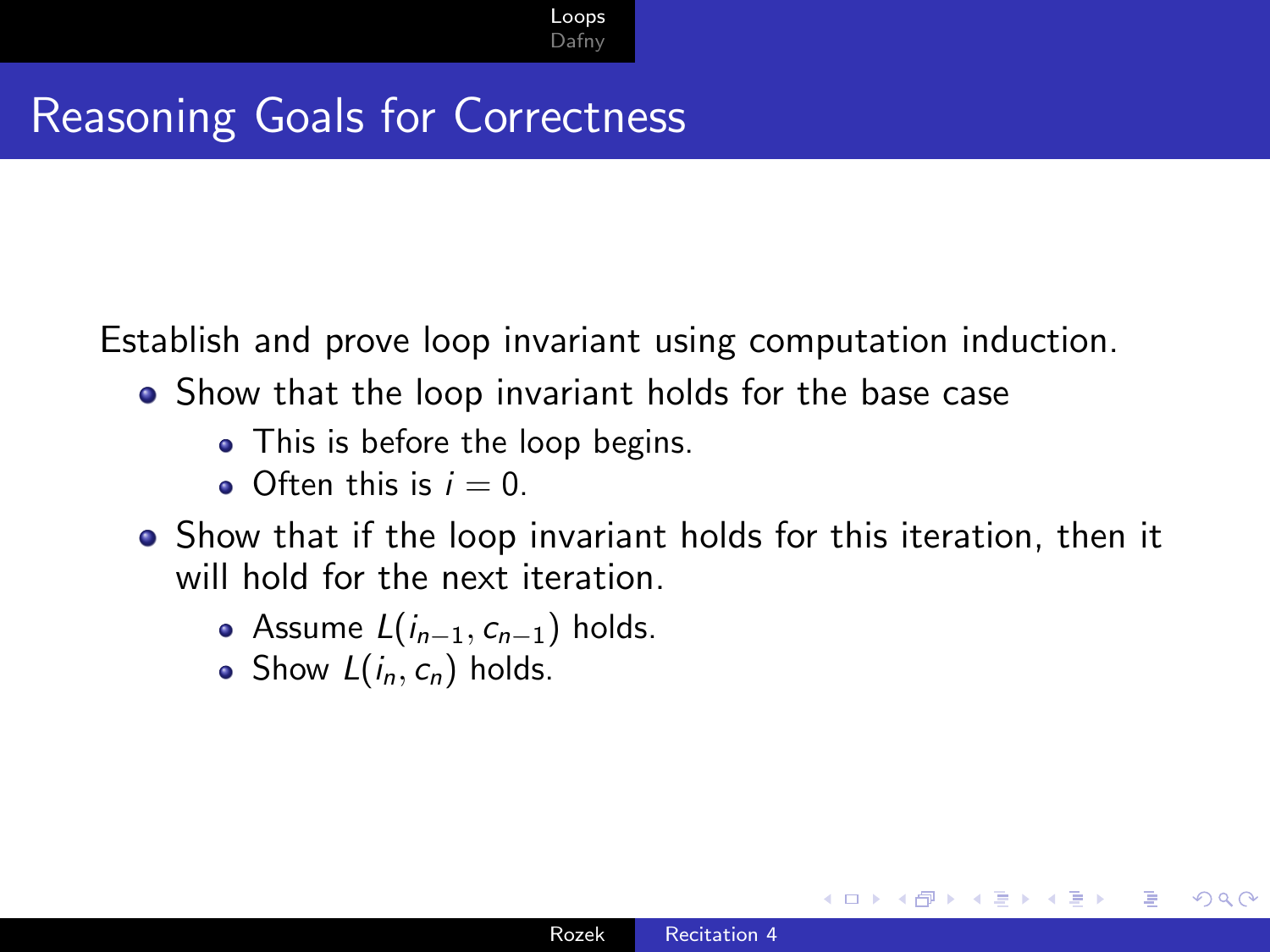#### Example:

```
int mul(int a, int b) {
   int x = 0;
   int p = 0;
   while (p < b) {
       x = x + a;
       p = p + 1;}
   return x;
}
```

```
Loop Invariant:
  \bullet x == a * pBase case (p == 0):
  x = a * 0 = 0
```
Ξ

Э× э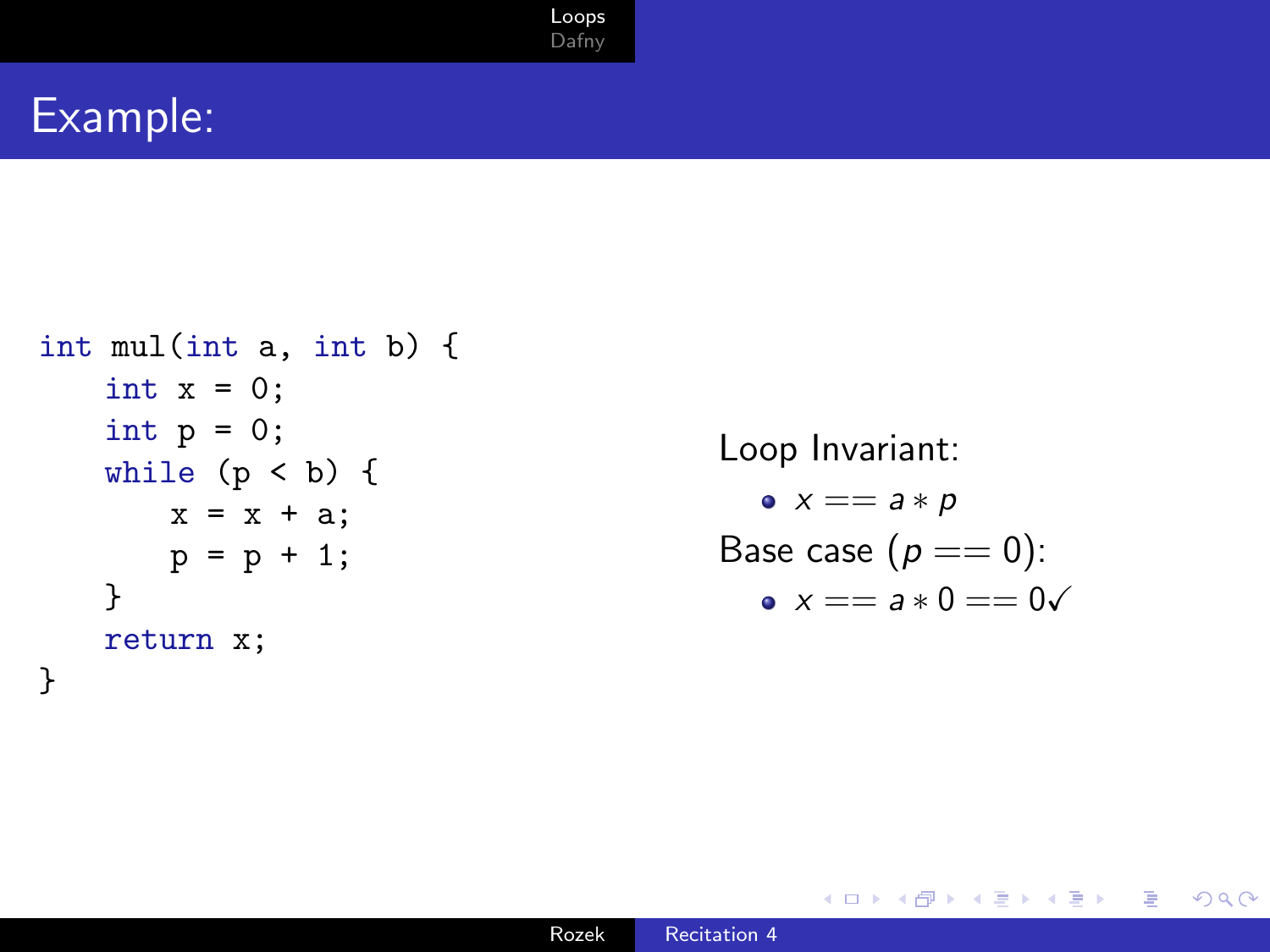### Example - Inductive Step

Inductive Step: Assume  $x_{n-1} == a * p_{n-1}$ . We know from the code:

$$
x_n = x_{n-1} + a
$$

$$
p_n = p_{n-1} + 1
$$

Substitute into our inductive hypothesis:

$$
x_{n-1} == a * p_{n-1}
$$
  
\n
$$
x_n - a == a * (p_n - 1)
$$
  
\n
$$
x_n - a == a * p_n - a
$$
  
\n
$$
x_n == a * p_n \checkmark
$$

 $2990$ 

∍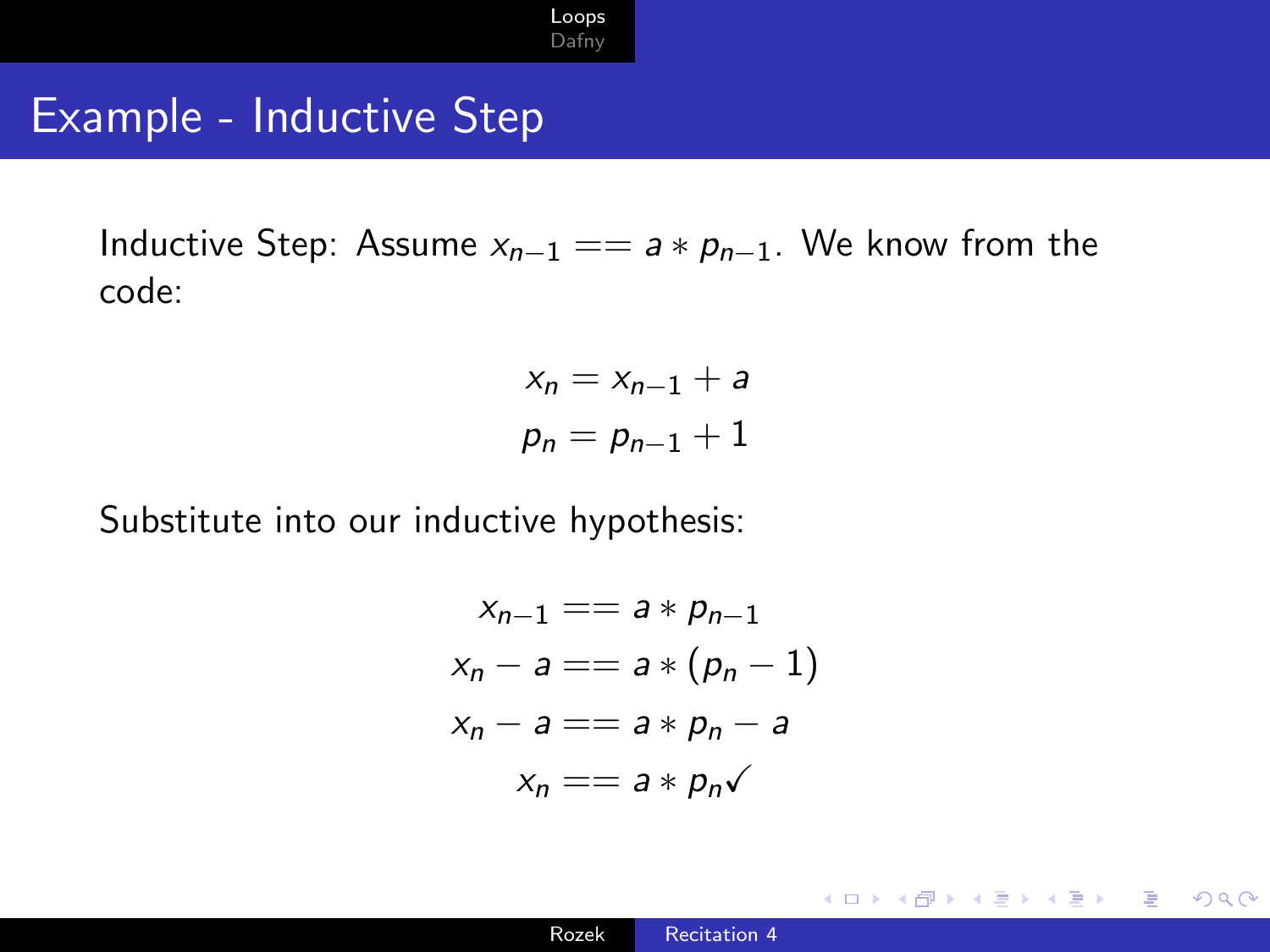### **Termination**

We often want to show that our loop actually finishes and does not run forever. The easiest way to do this is to establish a decrementing function  $D$  such that:

- It reaches the minimum value at the loop exit condition.
- $\bullet$  D decreases at each loop iteration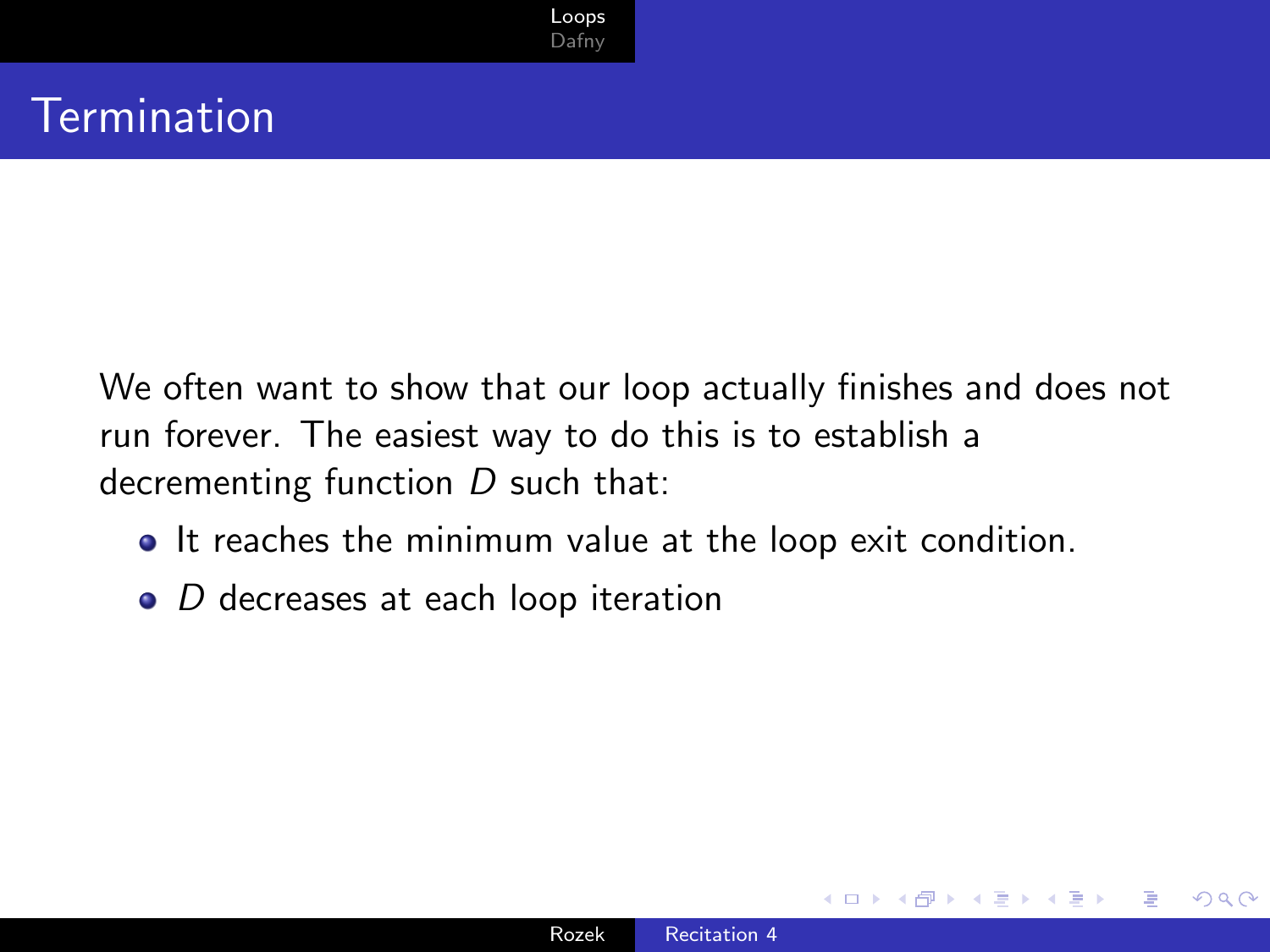#### Example:

What is the decrementing function for the example below?

```
int mul(int a, int b) {
   int x = 0;
   int p = 0;
   while (p < b) {
       x = x + a;
       p = p + 1;}
   return x;
}
```
 $299$ 

∍ -b

∍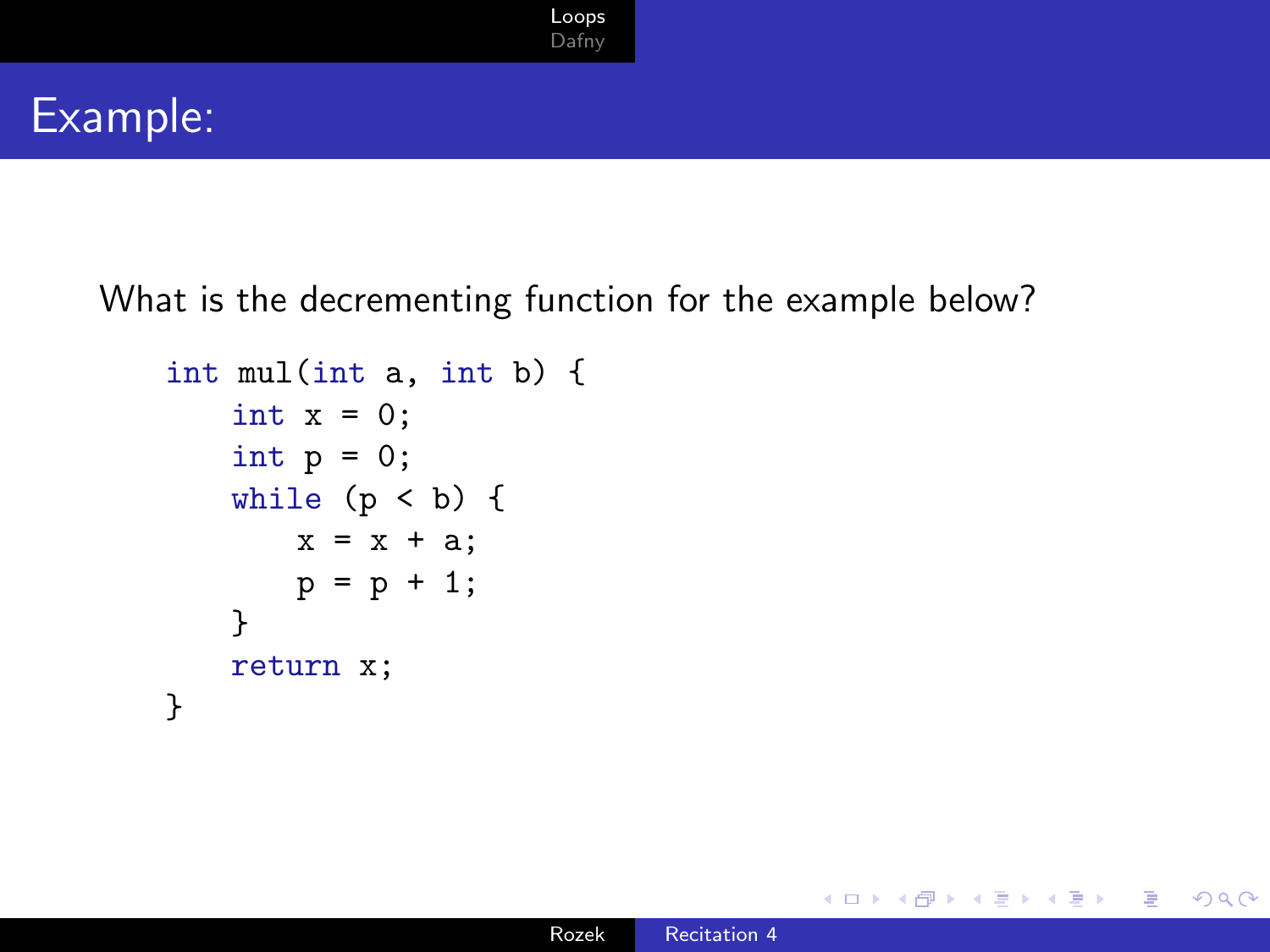#### Practice 1:

What is the loop invariant and decrementing function for the below?

```
//precondition: n \ge 0int sumn(int n) {
   int i = 0, t = 0;while (i < n) {
       i = i + 1;
       t = t + i:
   }
   return t;
}
// postcondition: t = n * (n + 1) / 2
```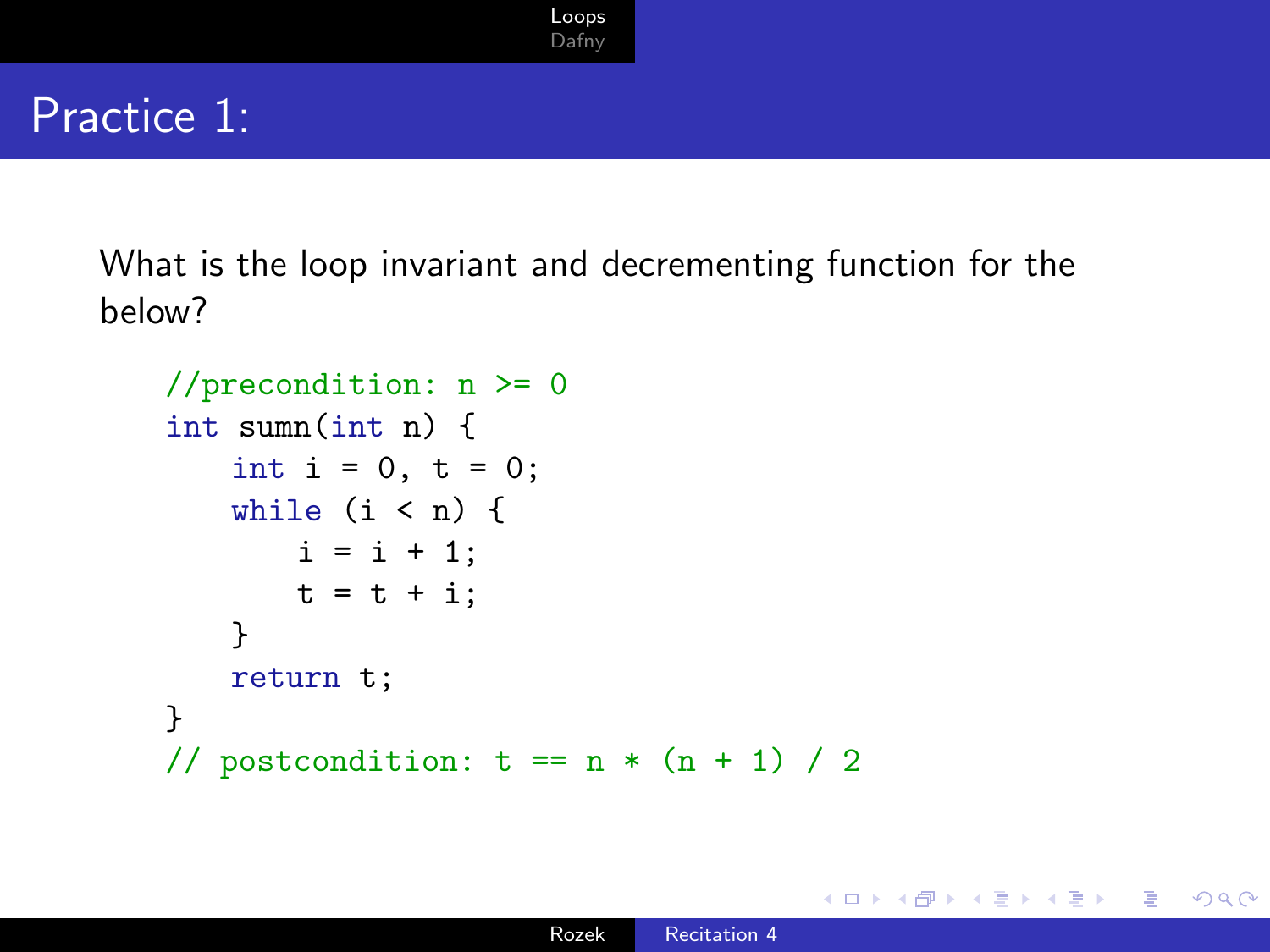#### Practice 2:

What is the loop invariant, and decrementing function, and postcondition for the following?

```
11 \{x > 0\}int y = 1;
int z = 1;
while (z := x) {
   z = z + 1;y = y * z;}
```
∍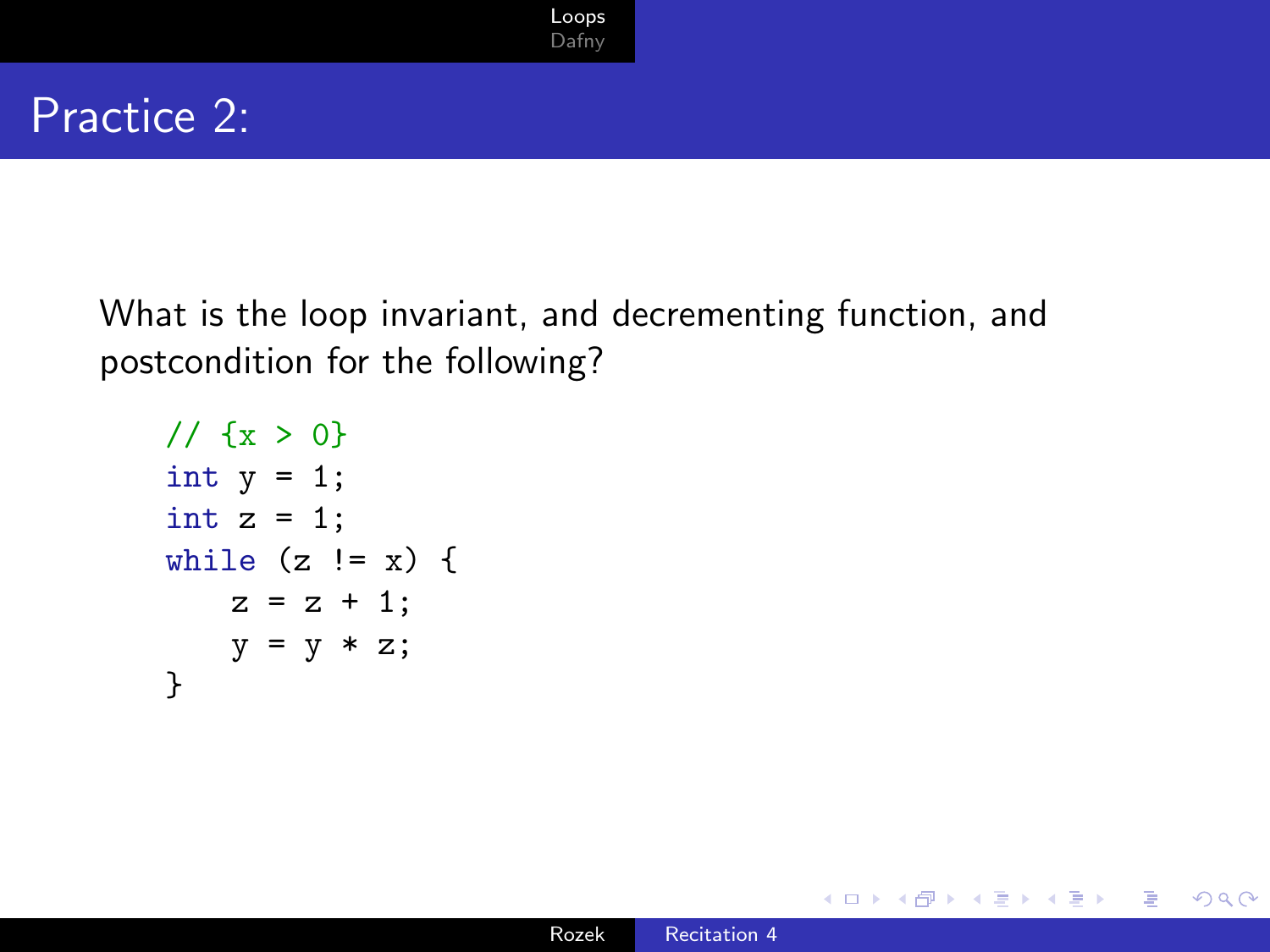#### <span id="page-16-0"></span>What is Dafny?

Dafny is a programming language that works to verify the functional correctness of programs.



つくへ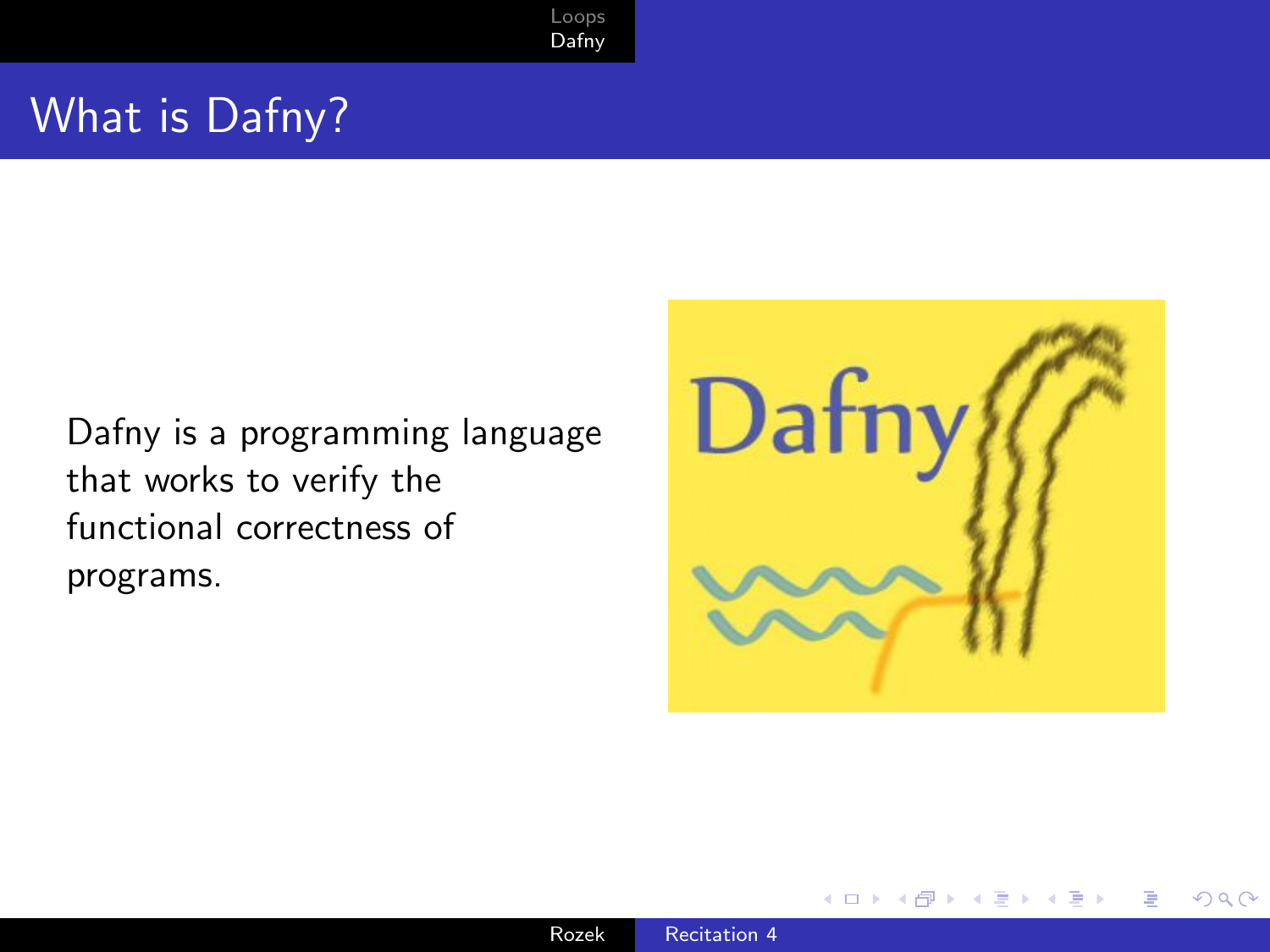#### Example 1: Absolute Value

Let's write a dafny method that takes an integer  $x$  and returns its absolute value.

 $299$ 

∍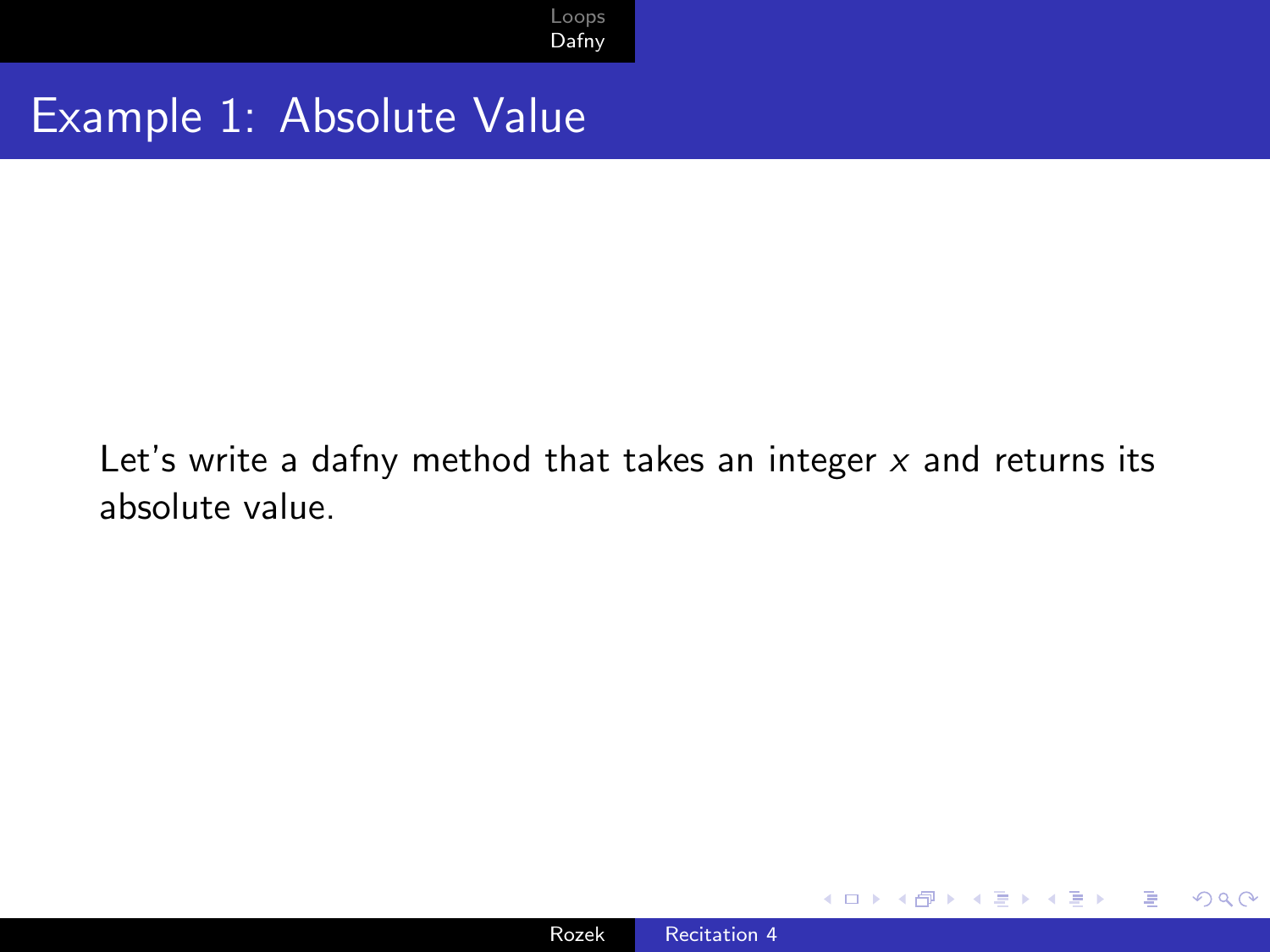#### Example 2: Size of Array

#### Lets write a dafny method that takes an array a and produces the size of a.

 $299$ 

∍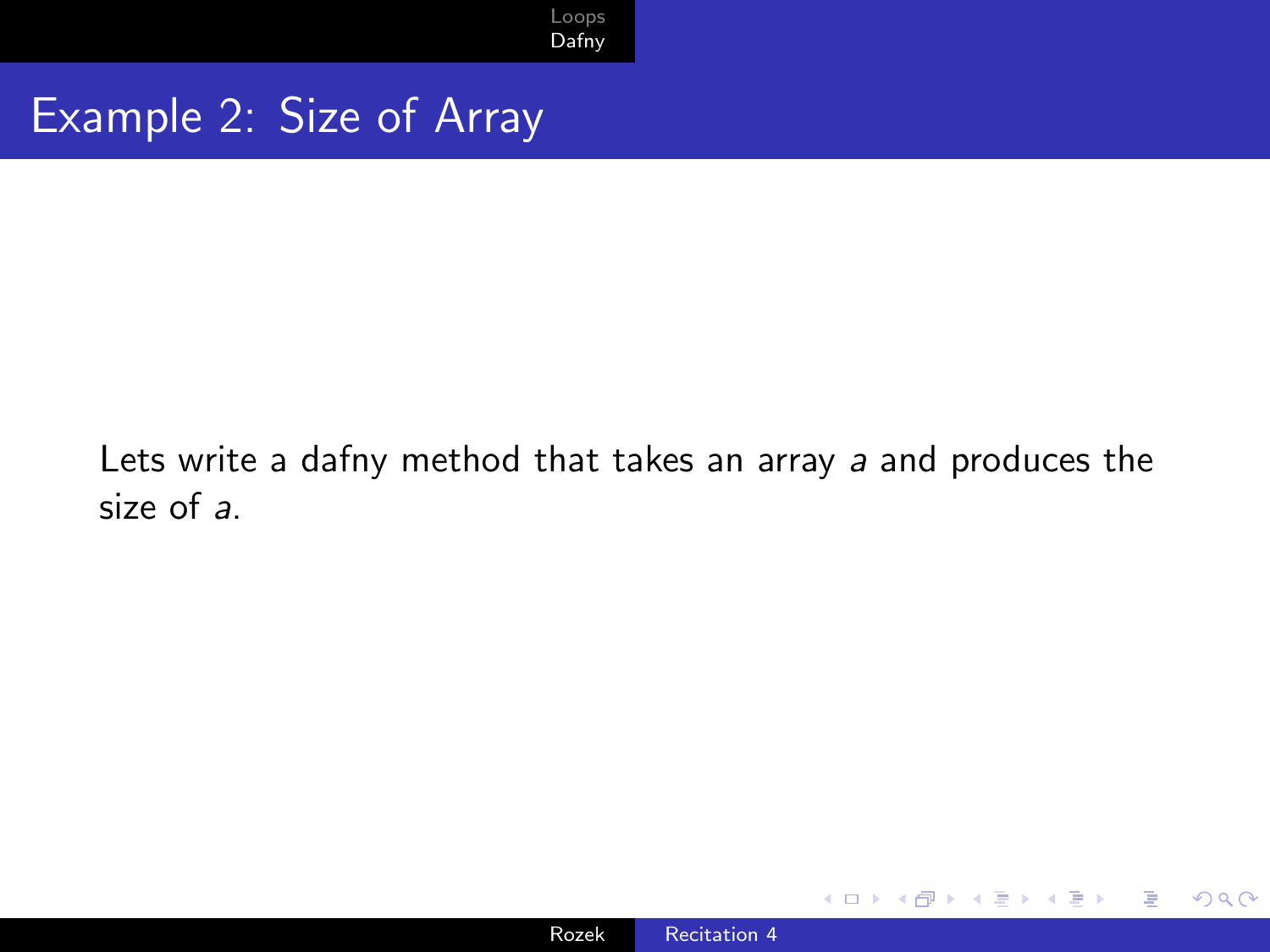#### Example 3: Array up to N

Lets write a dafny method that takes an integer  $n > 0$  and creates an array with integers up to n. For example:  $n = 5 \rightarrow [0, 1, 2, 3, 4]$